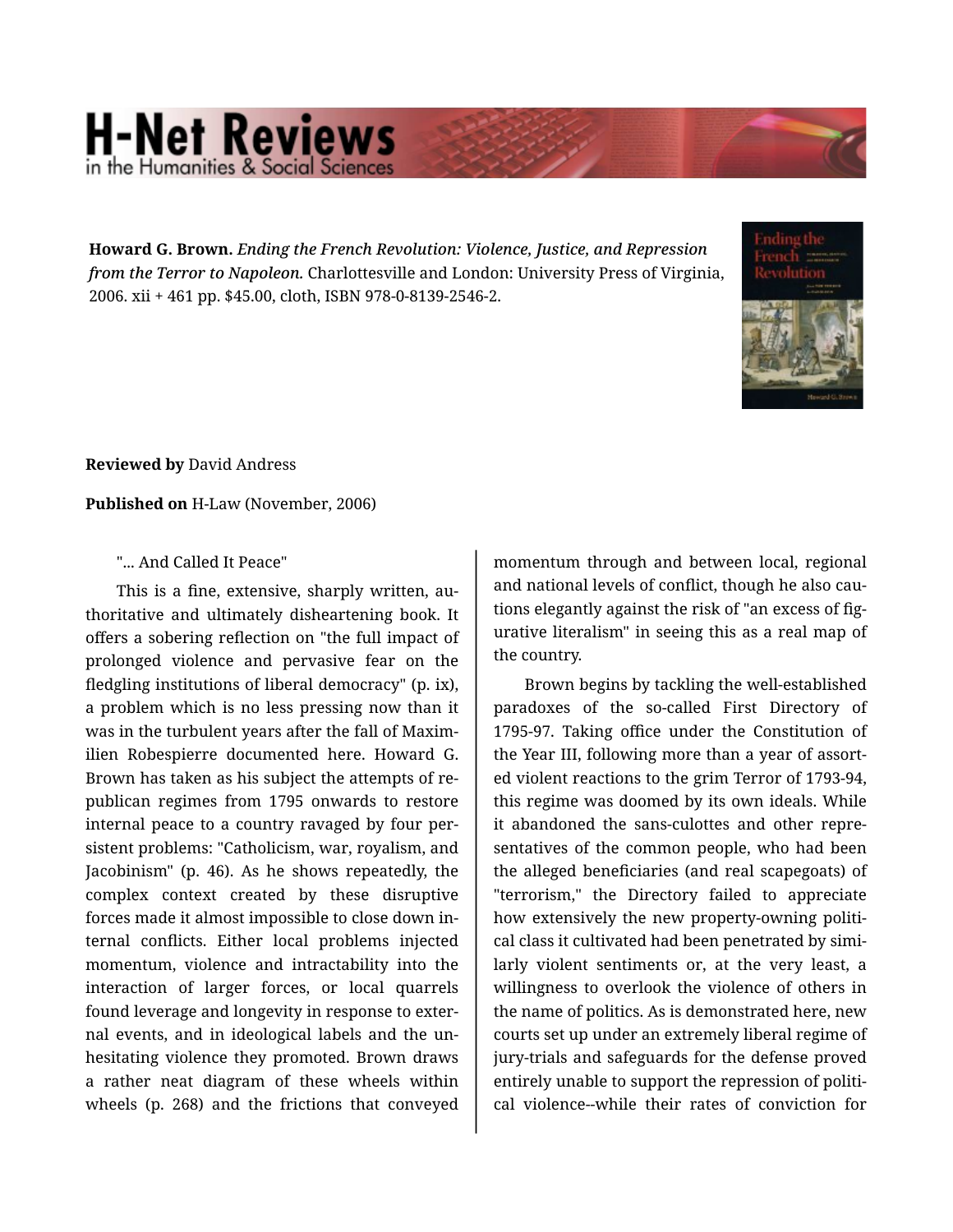crimes against property compared favorably with those of previous decades, convictions for crimes against authority were almost unobtainable.

A wider problem, Brown contends, was that violence itself was changing in character. In an important discussion of the "economy of vio‐ lence," he argues in considerable detail that the experience of Terror and reaction had cut vio‐ lence loose from traditional restraints (p. 47). No longer was violence generally "communicative," tied up in rituals of retribution and collective le‐ gitimation that made it, in some sense, a call for justice. Increasingly, it was "solipsistic," individualized, destructive of basic social ties (p. 50). Vio‐ lence became the first, rather than the last, resort of personal or factional quarrels, and violence was carried further--harassment became assault, beatings turned to murders, and criminality and politics merged into an indiscriminate "brig‐ andage" that terrorized whole regions. The fact that political labels continued to be applied to much of this, and served to legitimate it in the eyes of some, at least, only made the overall pat‐ tern of violence more terrifying for the general population.

In this context, launching a liberal constitution that was deluged with checks and balances, and which trusted to local elected officials to func‐ tion as administration and judiciary, was an al‐ most suicidal move. And indeed, as Brown goes on to demonstrate at great length, the democratic aspirations of the Directory perished at its own hands in the years to come, as a "liberal authori‐ tarianism" slowly developed, placing internal or‐ der and military security above almost all other values. The National Convention had already pro‐ longed the "terrorist" practice of using military commissions to judge *chouans* by a law of 30 prairial III (pp. 143-147). Under differing names and compositions, and with differing rates of suc‐ cess, the militarization of internal security was to be a defining feature of policy through to the ef‐ fective definition of Napoleon's dictatorship with the Life Consulate of 1802.

Brown's immensely detailed studies, centered on four departmental case studies, highlight that this struggle over law and order was always as complex as his wheels-within-wheels diagram suggests. No organ of the state merely dealt out death, and even the most expeditious of "extraor‐ dinary military commissions," such as those creat‐ ed to deal with widespread banditry in southern France in early 1801, acquitted nearly half their defendants of the capital charges on which they were arraigned. The 203 sentenced to death were shot by firing-squads, often at the site of their crimes, or where the spectacle would have the greatest intimidatory effect, but 81 walked free, and the remainder were dealt with largely by transfers to regular justice or administrative con‐ trol (pp. 320-321). At least another 50 had per‐ ished in the operations of the "flying columns" which led to these proceedings, but these marked both the absolute commitment of the new order to public security and, in an ironic way, the limit‐ ed means that were needed to secure tranquillity once the state, and society, had set its mind to it.

At the core of the book is the tortuous process whereby a republican elite that could no longer summon up conventional social loyalties, nor of‐ fer Rousseauist unity of will, yielded initiative to military force, and a conception of sovereignty that was far closer to Thomas Hobbes's Leviathan. In a series of chapters which manage to be at once discrete institutional studies and a thematically interwoven narrative, Brown leads the reader through the travails of the Directorial criminal justice system, the peculiarities of the republican jury system, the intrusion of militarized repres‐ sion, the difficulties of establishing "police" func‐ tions (and hence the rising reliance on militarized means), combats against brigandage and counterrevolutionary *chouannerie*, and the steady move‐ ment towards a "security state." As he carefully notes, however, this should not simply be inter‐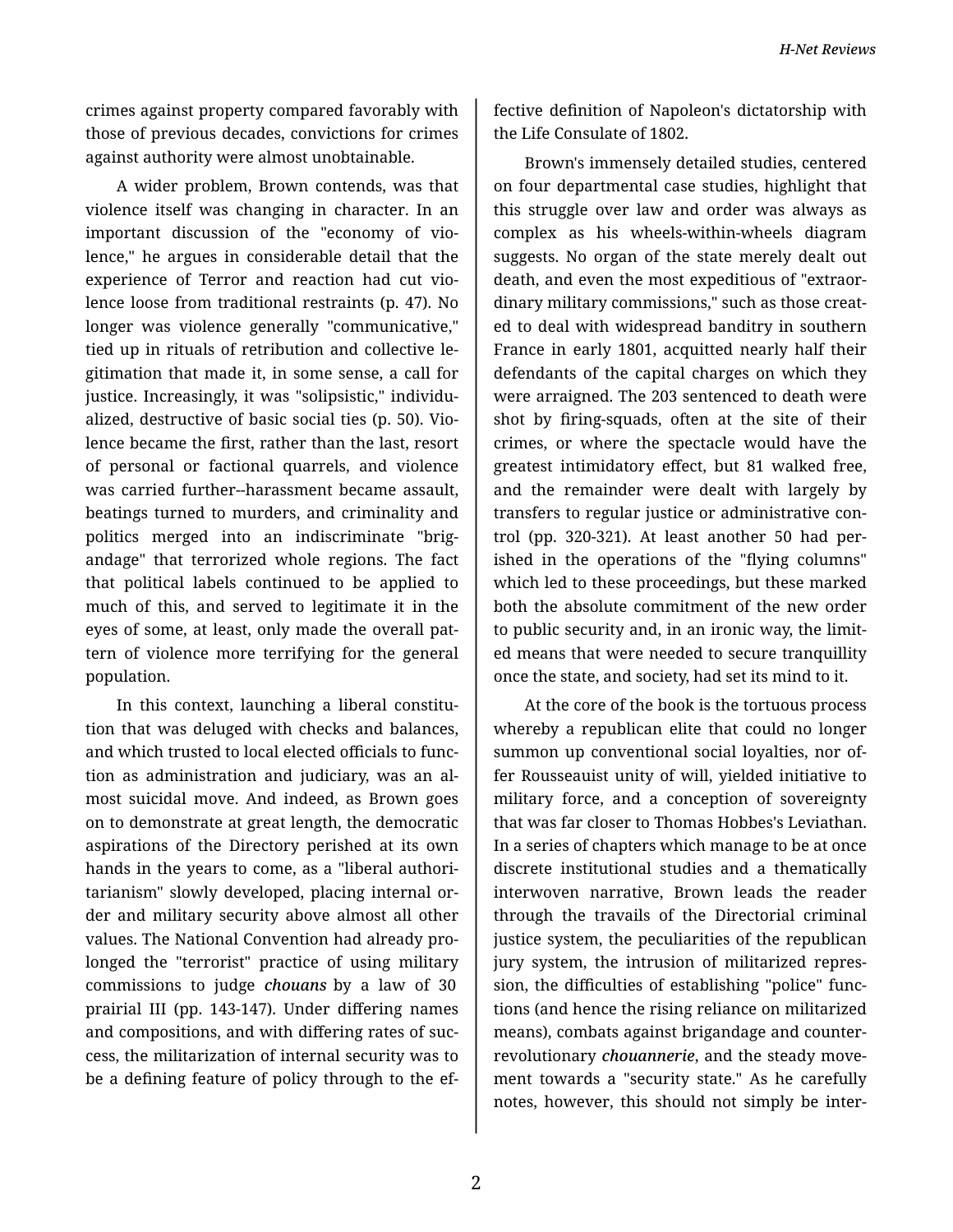preted as a slide to dictatorship--though it was also that, as he makes clear (p. 357). Through their policies of "liberal authoritarianism" (also the title of part 3 of the book), the repressive forces of the late Directory and early Consulate also succeeded in bringing large numbers of citizens around to supporting the rule of law--individuals in this lat‐ er period seem, in Brown's case studies, much more willing than a few years earlier to support the state at risk to themselves, either by testifying against brigand gangs or by taking up arms in the name of order. The movement from "community policing" to "policing communities" (p. 181), ironi‐ cally, drew people back into a concern for their own collective safety, and into recognizing that the state could be an effective guarantor of that condition.

In a sign of the persistent subtlety of his argument, however, Brown points out that this was not a universal phenomenon, and almost certain‐ ly derived from a realignment of sentiments of communal honor, especially in the south, away from ideological activism and towards collective security (pp. 332-338). In discussing the rise of the Napoleonic dictatorship, he points out that it was Directorial leaders' insistence on returning to the "revolutionary" patterns of ideologically inspired measures of exception (including the Brumaire coup itself)--and not their more general pursuit of pacification and order--that paved the way for lib‐ eral authoritarianism to lose its qualifying adjec‐ tive. The alleged "liberalism" of the Directory seemed to scorn the rule of law, or at least its equal application to all. Napoleonic authoritarian‐ ism at least made it clear that peace and order would be restored--by any means necessary, but not as a prelude to further ideological persecu‐ tions. By supporting the Consulate, the French po‐ litical class made a "Faustian pact": the elevation of the repressive state apparatus out of local, "or‐ ganic" control, in return for guarantees of securi‐ ty for lives and property. In so doing, they helped

to create the very model of a "modern security state" (p. 358).

It is impossible in a short review to convey all the elegant and multi-leveled ironies of Brown's writing. Whether conveying the tensions of mountain ambushes and courtroom confronta‐ tions, or pithily indicating the relevance of a wide range of theoretical readings to his argument, the text is always crisp, confident and persuasive. It tells us, in the end, that giving a country up to dic‐ tatorship is not always the worst thing that can happen, even if it is scarcely the best that can be hoped for.